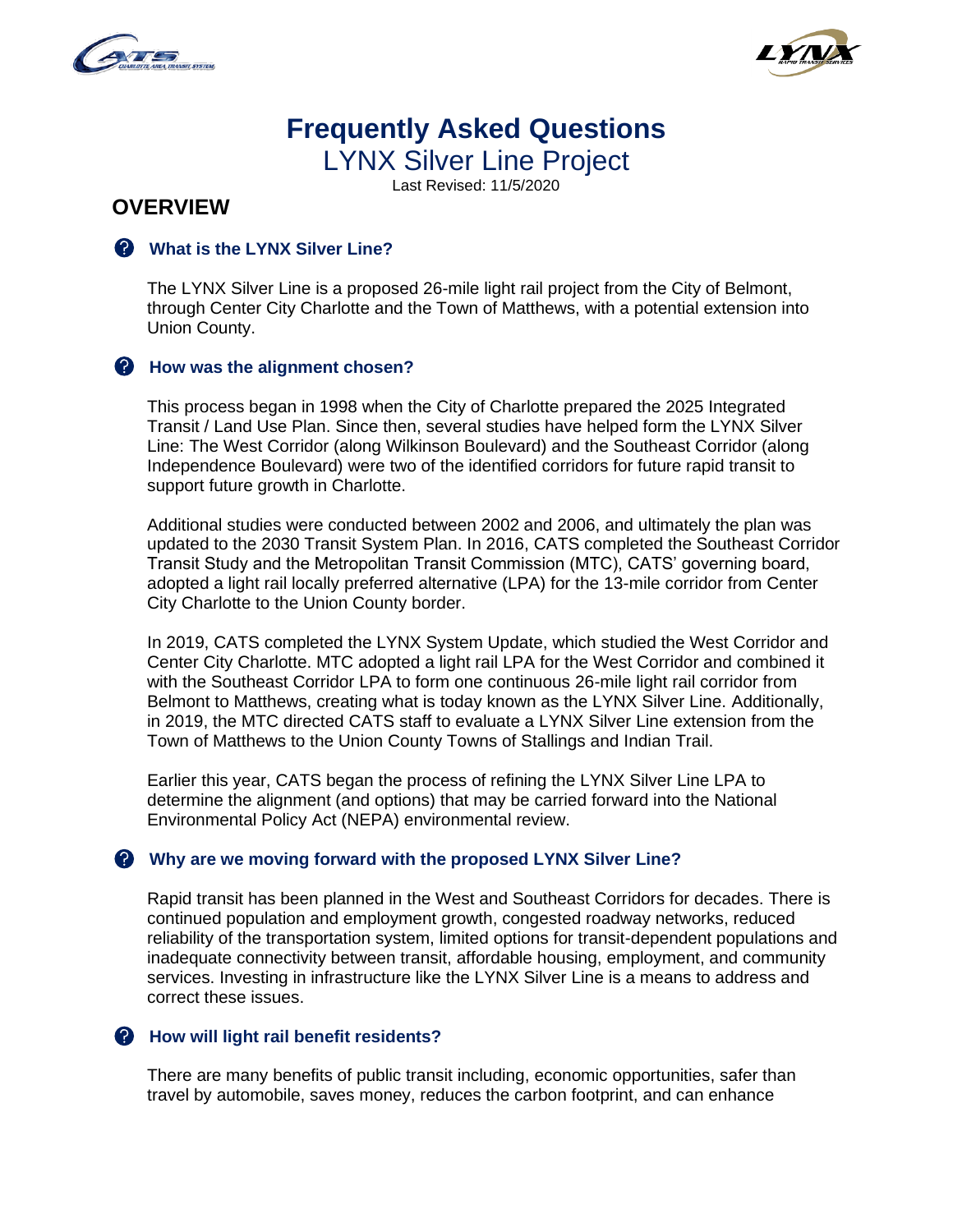



personal opportunities. Public transit options also give communities a better quality of life by creating access to mobility options and connections to employment, cultural and educational opportunities. Light rail encourages a pedestrian-friendly environment, by spurring adjacent rail trail and greenway connections.

#### **Can the LYNX Silver Line be extended further into Gaston County or to the City of Gastonia?**

There are several different types of rapid transit technologies that work best depending on the environment and geographic area it will serve. Rapid transit solutions for Gaston County are being explored through *Connect Beyond*, a regional transit study conducted in partnership by the Centralina Regional Council and CATS. This study, in collaboration with 12 counties in North and South Carolina, will address regional mobility by creating a bistate transit plan. Learn more about Connect Beyond at www.connect-beyond.com.

#### **What is early scoping?**

Early scoping is an optional step in the public planning and environmental processes to link transportation planning and NEPA. It precedes the formal NEPA scoping that will be conducted in the next phase of study. Early scoping allows the public and regulatory agencies to learn more about a proposed project, provide their input, and it helps CATS identify possible environmental concerns so that they can be considered earlier in the design phase.

# **AIRPORT**

#### **Will the light rail have a station at the airport?**

The LYNX Silver Line will have a station at the airport in conjunction with the Airport's plans to construct a multimodal center that will function like an extension of the main terminal. Per the Airport's plans, passengers would use a people-mover (automated transit system) to take passengers from the light rail station to the main terminal.

# **SAFETY**

#### **A** How do you plan to keep people safe on their commute?

Safety is our number one priority at CATS, and we take the well-being of every patron, employee and of our entire system seriously. CATS has numerous safety measures currently in place, including blue light emergency phones that connect directly to law enforcement installed on all LYNX platforms and in all CATS park and ride facilities and transit centers. We also have partnerships with various law enforcement agencies, and uniformed and plain-clothes law enforcement officers patrol the entire system including on all parking decks. We have well-lit train stations and platforms and thousands of cameras systemwide on buses, trains and station platforms. We also encourage every rider to download the CATS' See/Say mobile app to anonymously report any criminal or suspicious activity. The app is monitored by law enforcement 24/7.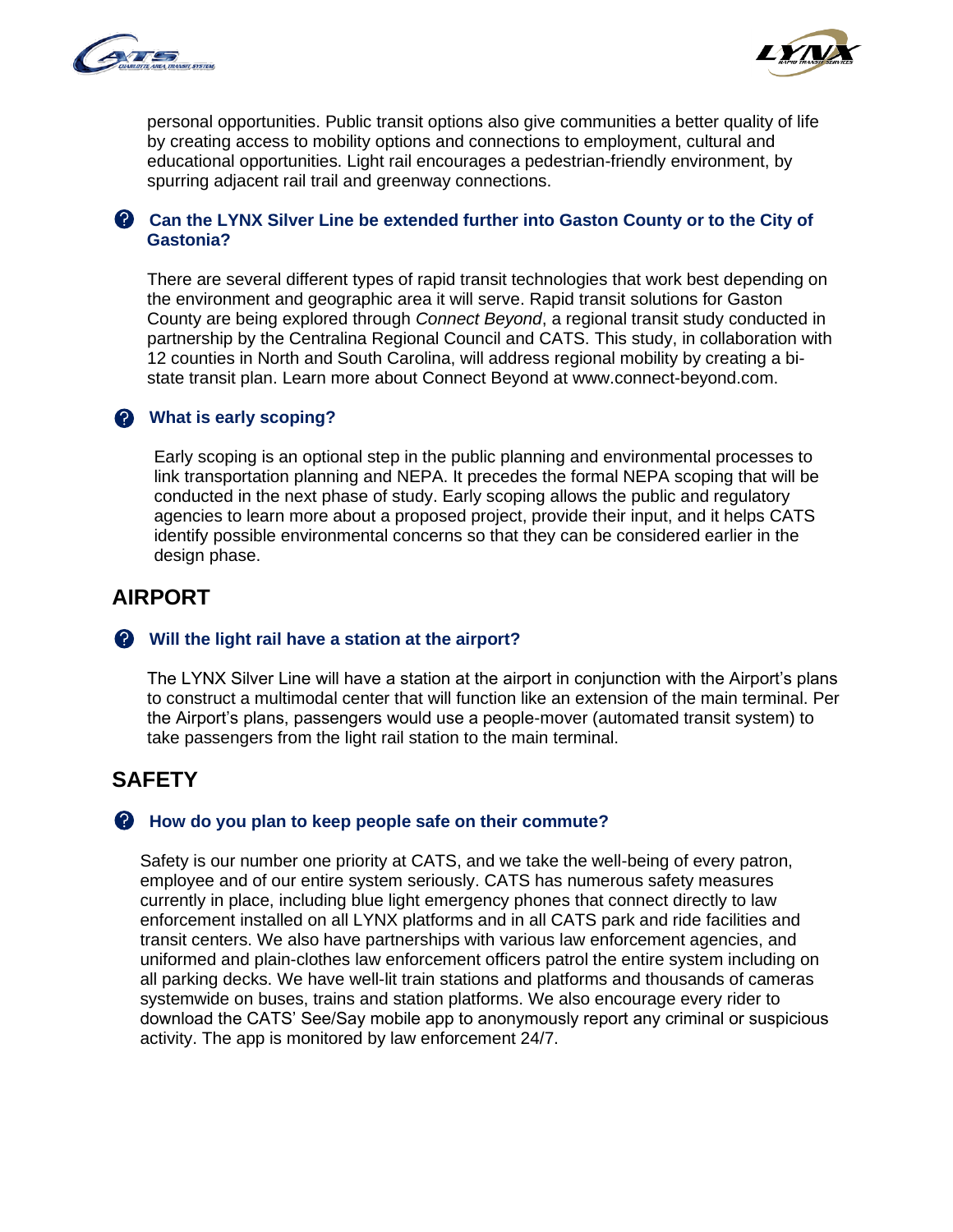



#### **Life after the pandemic will be different. Why do we need light rail if people will not be commuting to work every day?**

While we don't know what the future will hold, growth is happening and will continue to happen in the Charlotte region, so we need to plan for it.

# **AFFORDABLE HOUSING**

#### **Will I be displaced once light rail is built?**

We are not far enough along in our design to know what the project property impacts will be; however, we will continue to engage with the public throughout the process as the project develops.

#### **2** Displacement/Gentrification/ Affordable housing: How will you prevent **gentrification?**

Economic development is one of the benefits of a rapid transit infrastructure and brings an undeniable return on investment. However, making sure that neighborhoods and communities are protected, while development is encouraged, is a balance the City is working to address. CATS will work to minimize impacts to the natural and human environment through partnerships with other City departments and conducting studies related to transit-oriented development (TOD) during the LYNX Silver Line light rail study. As part of the future NEPA phase, the LYNX Silver Line light rail team will document any potential effects of the project on the communities.

# **COST**

#### **How will the project be funded?**

CATS will develop a cost estimate through the Pre-Project Development and Project Development Phases. Once a more complete cost has been determined, funding sources will be determined. As with previous light rail projects, CATS anticipates using a combination of local, state and federal funds. As the project continues to advance and a more complete cost has been determined, CATS will continue to engage with the local community about their desires to invest in rapid transit projects.

# **SCHEDULE**

### **What is the schedule for the LYNX Silver Line?**

CATS' goal is to construct the project as part of its 2030 plan; however, project and funding decisions to be made between now and that time will dictate the actual timeframe.

#### **What are the next steps after MTC adoption?**

After the MTC adopts the refined alignment, CATS will begin a more detailed environmental study of the corridor in coordination with the National Environmental Policy Act (NEPA). The